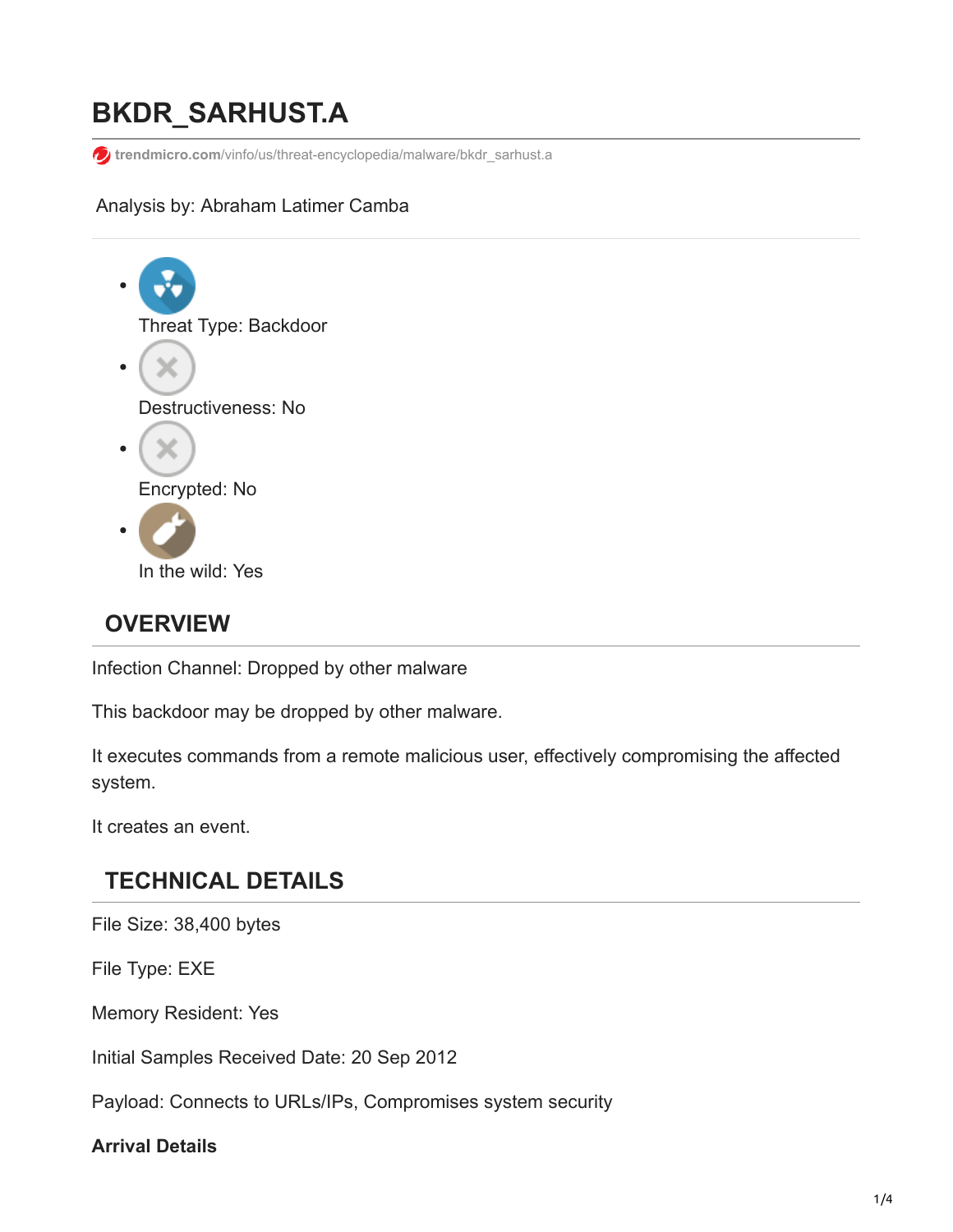This backdoor may be dropped by the following malware:

### [TROJ\\_ARTIEF.PT](https://www.trendmicro.com/vinfo/us/threat-encyclopedia/malware/troj_artief.pt)

#### **Installation**

This backdoor drops the following non-malicious files:

- %Temp%\Debug.log malware's log file
- %Temp%\wmiprvse.ini

(Note: *%Temp%* is the Windows Temporary folder, which is usually C:\Windows\Temp or C:\WINNT\Temp.)

It adds the following mutexes to ensure that only one of its copies runs at any one time:

HUSSARINI

#### **Other System Modifications**

This backdoor adds the following registry entries:

HKEY\_CURRENT\_USER\Software\Microsoft IntervalTime = "{random number}"

HKEY\_CURRENT\_USER\Software\Microsoft ServerID = "{random number}"

#### **Backdoor Routine**

This backdoor executes the following commands from a remote malicious user:

- Create files
- Read files
- Modify files
- Execute files
- Get file information
- Download additional components

It connects to the following URL(s) to send and receive commands from a remote malicious user:

http://{BLOCKED}i.{BLOCKED}s-mail.com

It posts the following information to its command and control (C&C) server:

User name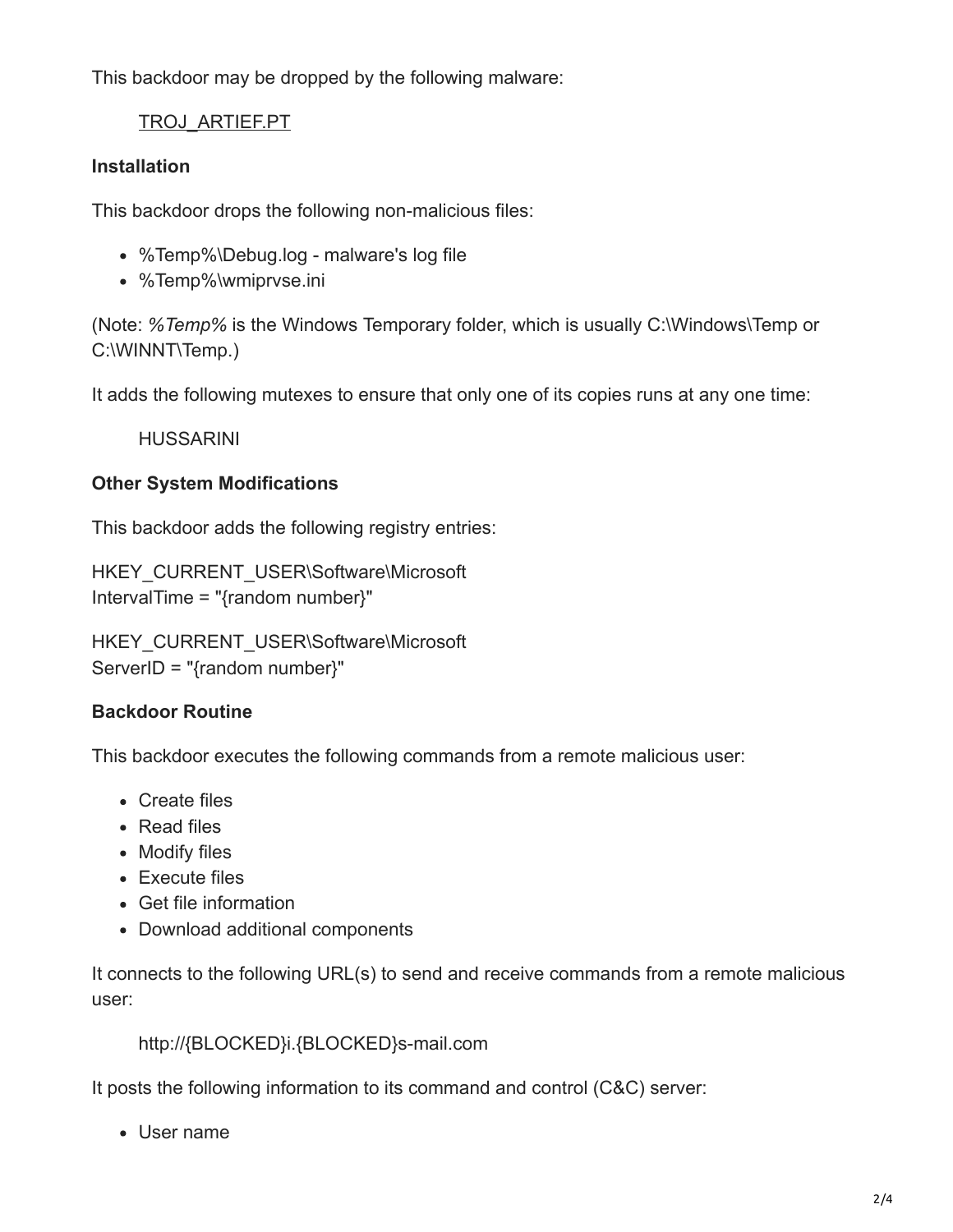- Computer name
- OS information
- CPU information

#### **Other Details**

This backdoor creates the following event(s):

**HussarCreate** 

# **SOLUTION**

### **Step 1**

For Windows XP and Windows Server 2003 users, before doing any scans, please make sure you disable *[System Restore](https://www.trendmicro.com/vinfo/us/security/definition/system-restore)* to allow full scanning of your computer.

### **Step 2**

Remove the malware/grayware file that dropped/downloaded BKDR\_SARHUST.A

[TROJ\\_ARTIEF.PT](https://www.trendmicro.com/vinfo/us/threat-encyclopedia/malware/troj_artief.pt)

### **Step 3**

Identify and terminate files detected as BKDR\_SARHUST.A

[ Learn More ]

- 1. If the detected file is displayed in either Windows Task Manager or Process Explorer but you cannot delete it, restart your computer in safe mode. To do this, refer to this [link](https://www.trendmicro.com/vinfo/us/security/definition/safe-mode) for the complete steps.
- 2. If the detected file is *not* displayed in either Windows Task Manager or Process Explorer, continue doing the next steps.

# **Step 4**

Delete this registry value

[ Learn More ]

**Important:** Editing the *Windows Registry* incorrectly can lead to irreversible system malfunction. Please do this step only if you know how or you can ask assistance from your system administrator. Else, check this [Microsoft article](http://support.microsoft.com/kb/256986/EN-US/) first before modifying your computer's registry.